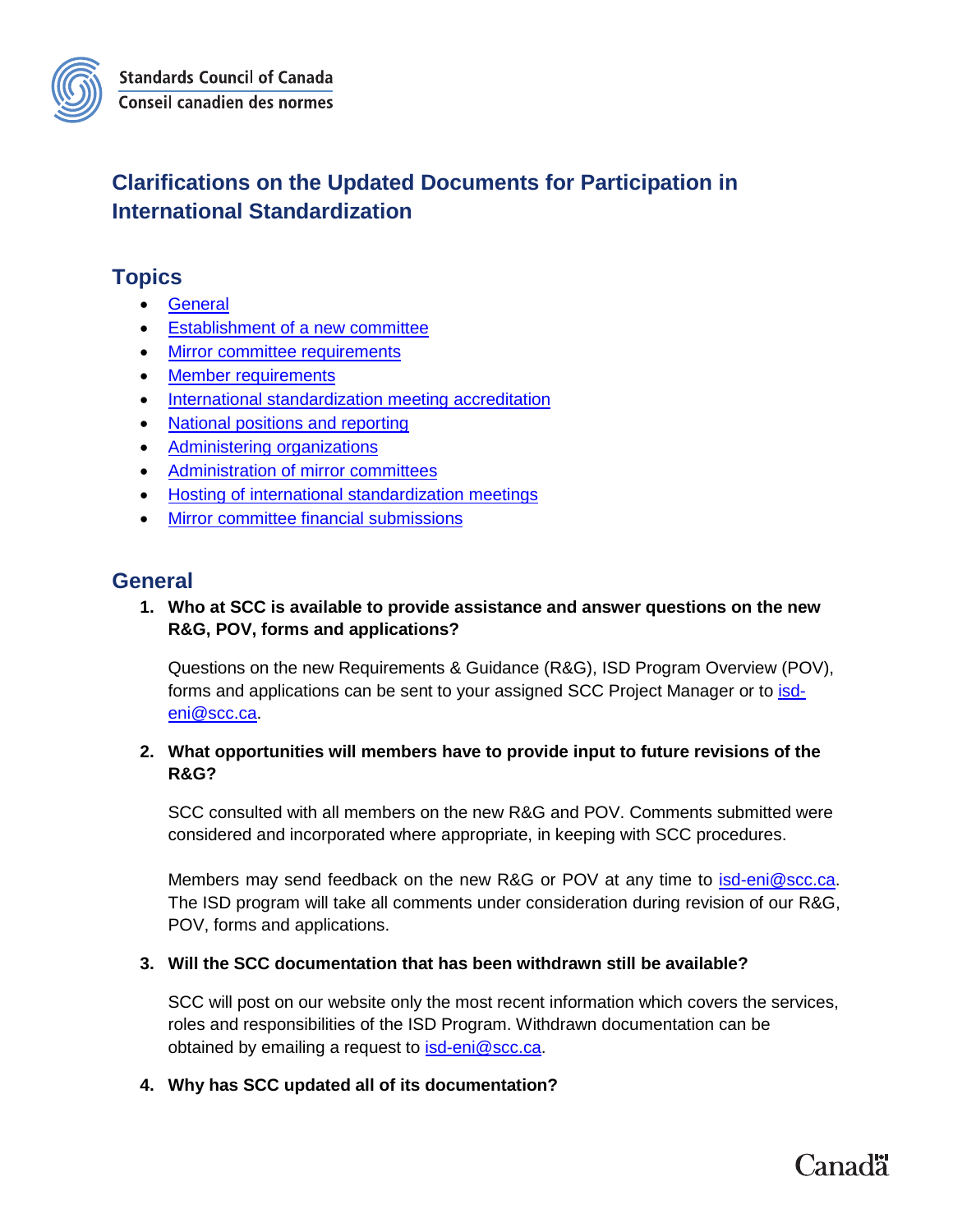

SCC has updated documentation to simplify and clarify requirements, better address stakeholder needs, capture more comprehensive information on standardization and comply with the requirements of the SCC quality management system.

## <span id="page-1-0"></span>**Establishment of a new committee**

**5. Does an application form need to be completed if changing status from O to P or NP to P?**

Yes, all changes to mirror committee status must be accompanied by an Application to Establish a Mirror Committee (Form C).

## <span id="page-1-1"></span>**Mirror committee requirements**

#### **6. What happens if a mirror committee is unable to meet the membership and representation requirements?**

A mirror committee (MC) shall become non-participating (NP) when the MC is unable to comply with the requirements outlined in the R&G - Participation in International Standardization. Efforts will be made by SCC, through the SCC Member Program, to assist the MC with meeting the membership representation requirements.

#### **7. What is the minimum number of members required for a mirror committee?**

Each MC shall have a minimum of five (5) members including a chair and vice-chair.

#### **8. Should the mirror committee chair or vice-chair be identified in the annual activity report?**

No, identification of the mirror committee chair and vice-chair are not part of the Mirror Committee Activity Report (Form A).

#### **9. How will SCC implement the requirements related to mirror committee chairs?**

All mirror committees shall have a minimum of one vice-chair selected and installed by March 31, 2019.

A mirror committee chair who has served for nine years or more will have a term that ends on December 31, 2019, and cannot be re-appointed for any further terms. These chairs can continue as members on the mirror committee. The mirror committee shall select a successor and submit a nomination for the new chair by December 31, 2018 to allow for training of the new chair.

A mirror committee chair who has served for six to eight years will have a term that ends on December 31, 2020, and cannot be re-appointed for any further terms. These chairs can continue as members on the mirror committee. The mirror committee shall select a

# Canad<sup>"</sup>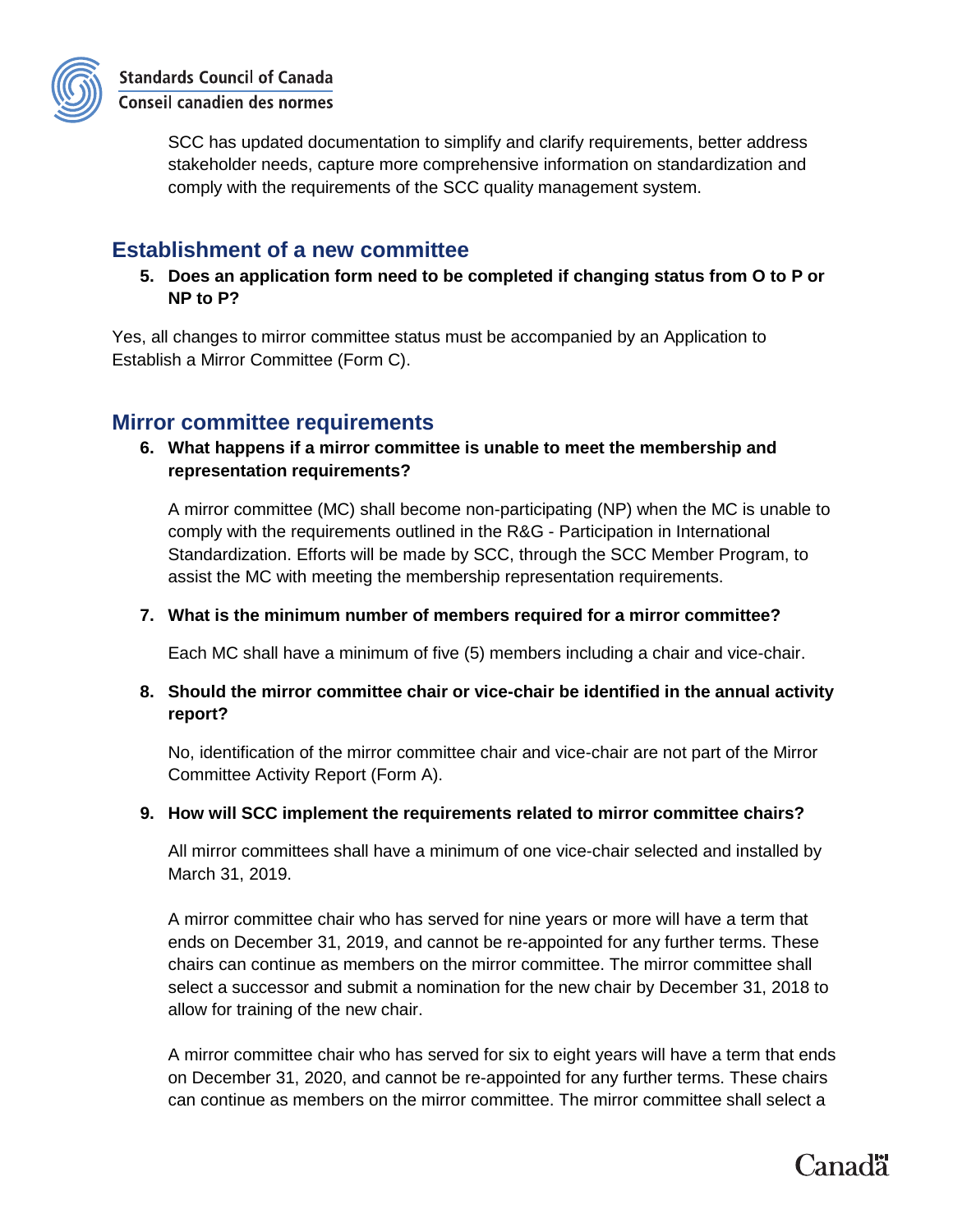

successor and submit a nomination for the new chair by December 31, 2019 to allow for training of new chair.

A mirror committee chair who has served for five years or less will be appointed for a term of three years ending on December 31, 2021. At the end of the three year term in 2021, a chair may be re-appointed if they have served less than the maximum allowable time of 9 years.

Any mirror committees administered by an administering organization shall be subject to the policies and procedures for mirror committee chairs and vice-chairs of the administering organization as per the R&G – Participation in International Standardization.

#### **10. How will chairs know how many years they have served for, and how many years they have remaining?**

SCC has established a comprehensive list of chair term limits. MC Chairs can contact the SCC Project Manager responsible for their committee if they have any questions about how many years they have served for and how many years they have remaining in their term.

#### **11. How should the mirror committee inform SCC of changes in the chair or vicechair?**

The mirror committee leadership should work with their SCC Project Manager when needing to make changes to the chair or vice-chair positions. This process begins with a call for nominations for a new or vacant MC chair or vice-chair position. The call for nominations will be published on SCC's electronic platform by the applicable SCC Project Manager.

#### **12. Is any accommodation available to mirror committees that have difficulty finding a replacement chair?**

The SCC Member Program is available to assist in recruiting chairs and mirror committee members. Requests can be made through the SCC Project Manager responsible for the committee.

#### **13. Do the mirror committee chair requirements apply to administered mirror committees?**

Any mirror committees administered by an administering organization shall be subject to the policies and procedures for mirror committee chairs and vice-chairs of the administering organization as per the R&G. Should the administering organization policies not address the matter, the administrating organization is encouraged to use the requirements within the R&G.

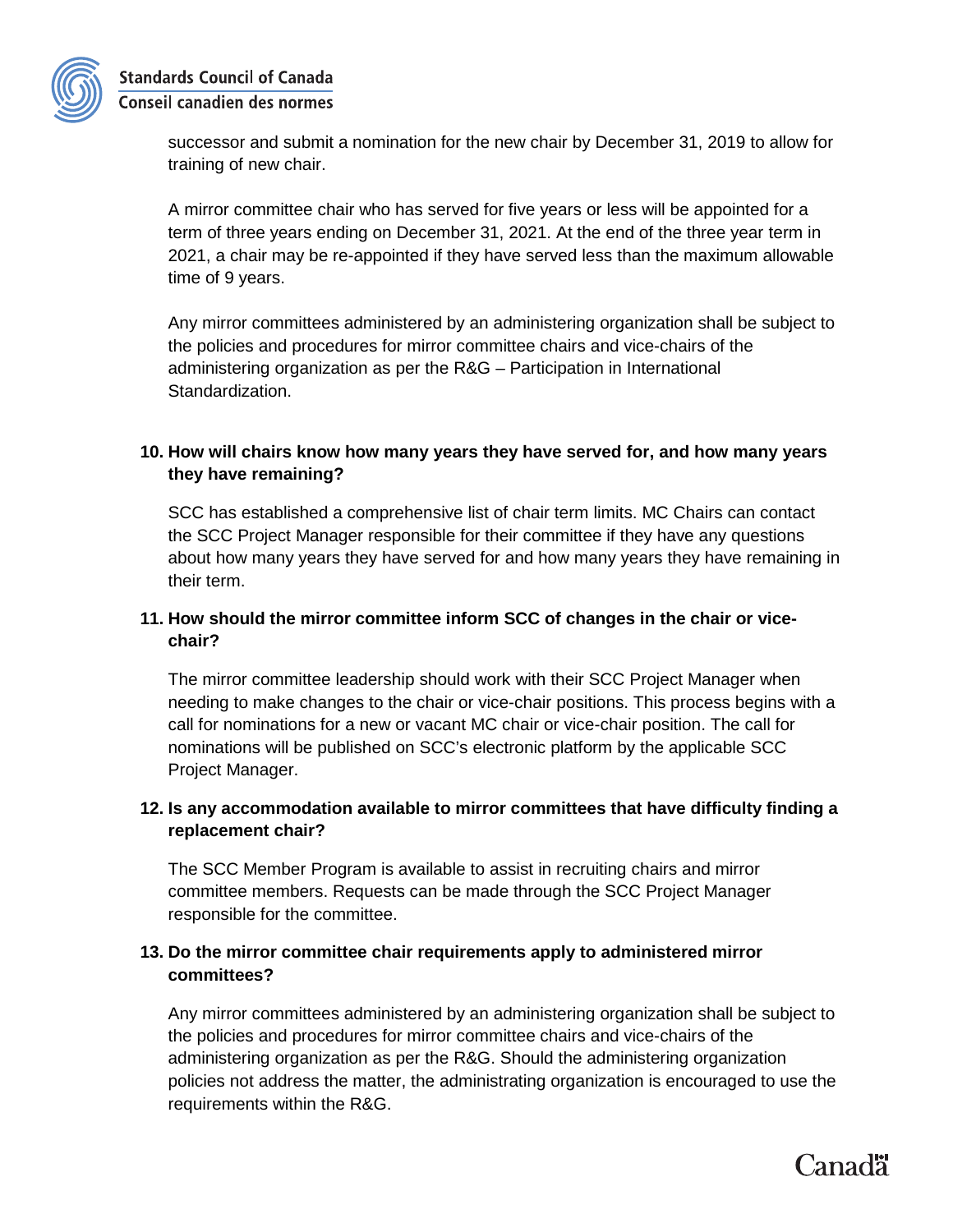#### **14. Can a member who has chaired a mirror committee for 9 years become the chair of a different mirror committee?**

Yes, chair term limits are committee specific so a MC chair of one committee can become the chair of a different MC with a new term applied.

#### **15. Does SCC expect that vice-chair will be appointed as the chair once the term of the existing chair expires?**

No, however, holding the position of vice-chair can provide valuable experience in preparation for taking on the full responsibilities of the chair position in the future.

#### **16. Is it possible to have a mirror committee co-chair?**

No, mirror committees must have at least one vice-chair, and may appoint additional vice-chairs as necessary to support a single chair. Vice-chairs must have clearly defined responsibilities.

#### **17. Can a person who has previously chaired a mirror committee for 9 years become the chair of that mirror committee again after a period of time?**

No, an individual who has served a total of 9 years chairing a given mirror committee has reached the limit for holding the chair position for that particular mirror committee.

#### **18. Why does SCC single out "support to government" in the activity report as opposed to other priorities such as "support to small business"?**

As a crown corporation, SCC receives the funds to support Canadian participation in international standards development as part of our annual appropriation of government funds. Therefore, SCC is accountable to the federal government (specifically Innovation, Science and Economic Development Canada (ISED), to which SCC reports directly) to see that these funds are dispersed in support of government priorities.

#### **19. Will working group secretaries and project leaders be eligible for points under section 6 of Form A?**

Yes, any international position that can be verified on the IEC's Experts Management System (EMS) and/or the ISO Global Directory will be eligible for points in the annual Activity Report.

#### **20. Can a public service employee be the chair or vice-chair of a mirror committee?**

Yes, public service employees can hold the position of chair or vice-chair, if their appointment is supported by the membership of the mirror committee and by their employer.

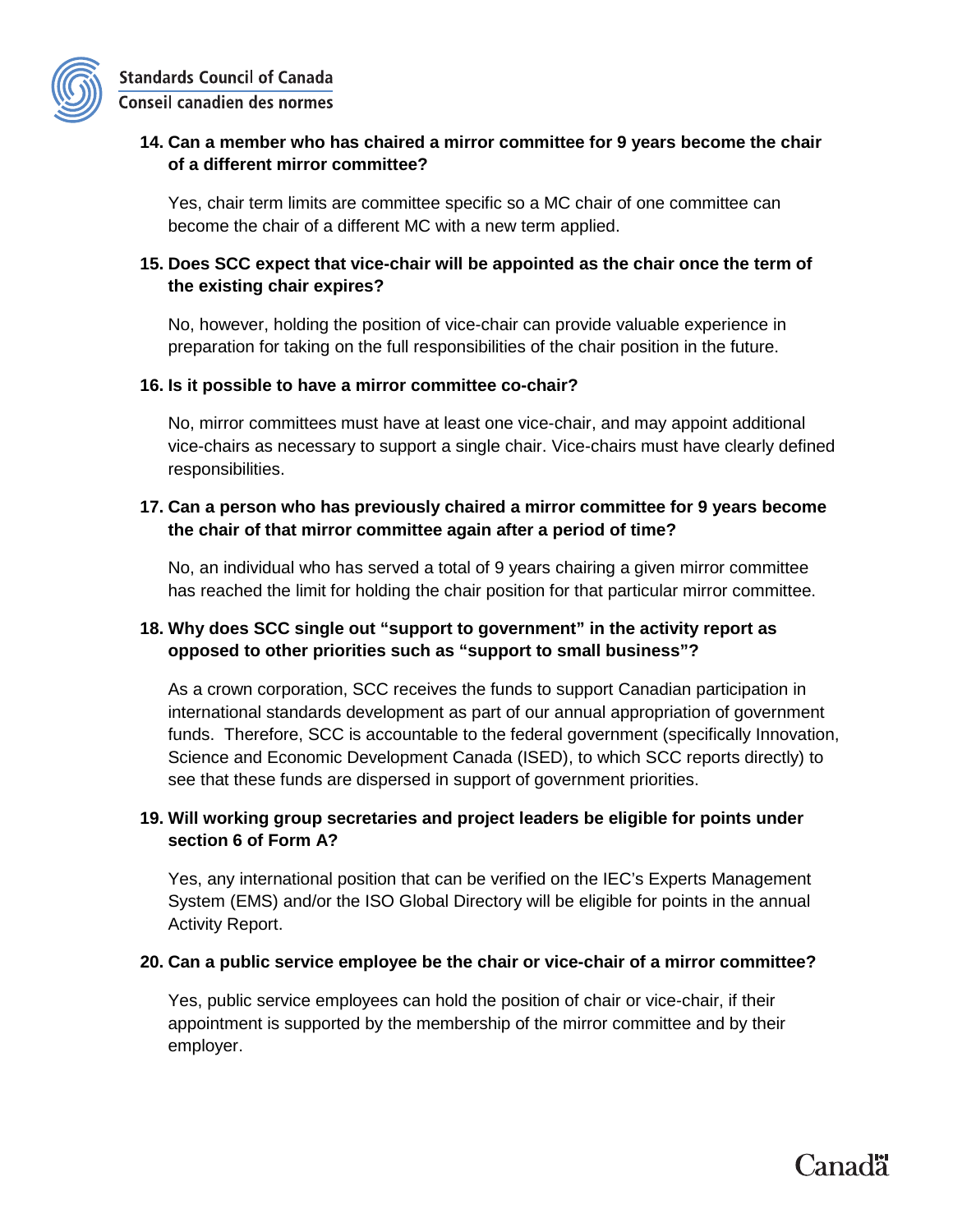## <span id="page-4-0"></span>**Member requirements**

#### **21. What services are available to mirror committees to help them recruit new members?**

Prospective members are eligible to [apply online](https://www.scc.ca/en/standards/committees/get-involved-standardization) through SCC's website to any mirror committee of interest. SCC's website also lists the committees that are [actively](https://www.scc.ca/en/standards/get-involved-in-standardization/committees/actively-recruiting)  [recruiting.](https://www.scc.ca/en/standards/get-involved-in-standardization/committees/actively-recruiting) For more specific requests on how the Member Program can assist, please contact the SCC Project Manager for your committee.

## <span id="page-4-1"></span>**International standardization meeting accreditation**

#### **22. Will SCC be updating the recommended rates of financial assistance?**

Yes. SCC provides recommended financial assistance rates based on historical financial assistance data which is updated on a regular basis. This information will be available on the SCC website.

#### **23. Do members need to request travel medical insurance when requesting accreditation to attend international standardization meetings?**

No, a separate request for travel medical insurance is not required by members when requesting accreditation to attend international standardization meetings. SCC provides travel medical insurance to Canadian residents attending international standardization meetings outside of Canada. To be eligible for this service, the member must be under the age of seventy (70) and include their date of birth on their profile within the SCC electronic platform. Members aged seventy (70) or older are encouraged to obtain their own travel medical insurance.

#### **24. Are working group experts required to receive accreditation prior to attending a working group meeting?**

Experts attending working group meetings, once nominated, are required to be accredited when seeking financial assistance or SCC travel medical insurance.

#### **25. Is travel medical insurance available to members over the age of 70?**

No. Members aged seventy (70) or older are encouraged to obtain their own travel medical insurance.

#### **26. Is travel medical insurance available to members who are public service employees?**

Yes. SCC provides travel medical insurance to Canadian residents attending international standardization meetings outside of Canada. To be eligible for this service, the member must be under the age of seventy (70) and include their date of birth on their profile within the SCC electronic platform.

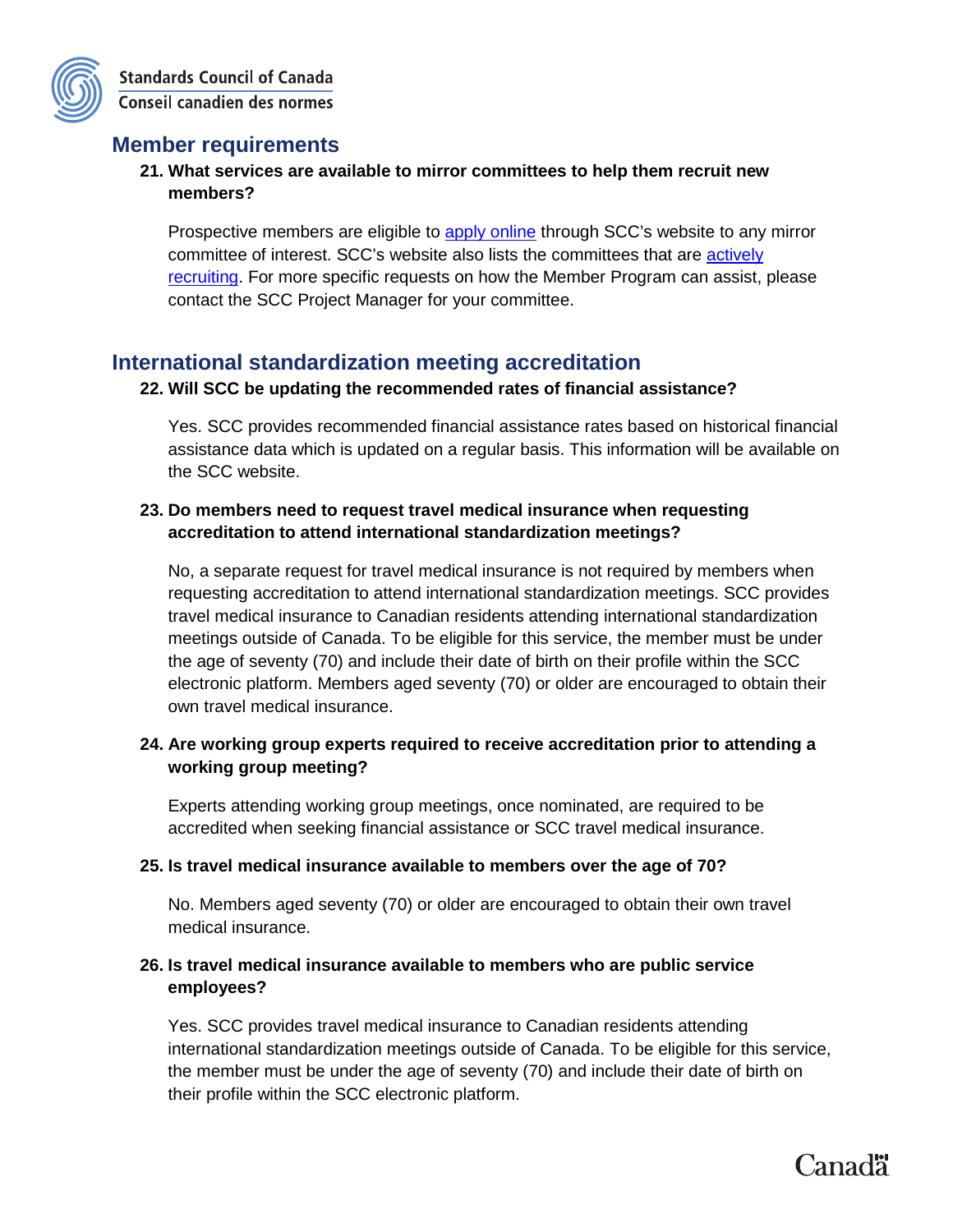

#### **27. When does SCC travel medical insurance start and stop?**

SCC travel medical insurance is effective:

- In the case of travel to or within Canada no travel insurance coverage;
- In the case of travel to the United States of America one (1) day before the start of the international standardization meeting until one (1) day following the end of the international standardization meeting; or
- In the case of travel to any country other than the United States of America or Canada – two (2) days before the start of the international standardization meeting until two (2) days following the end of the international standardization meeting.

#### **28. Are members able to receive financial assistance if they are unable to attend a meeting due to unforeseen circumstances such as a medical emergency?**

SCC evaluates these situations, in consultation with the mirror committee membership, on a case by case basis.

#### **29. Are all members eligible to receive financial assistance to attend international standardization meetings?**

Each MC is responsible for determining by consensus how the confirmed financial assistance will be budgeted and disbursed taking into consideration exclusions outlined in 13.2.1 of the Requirements & Guidance – Participation in International Standardization.

Notable exclusions include:

- To financially support public service employees;
- To attend a CEN or CENELEC meeting as an observer;
- To financially support standards development organization employees;
- To purchase alcohol, entertainment or gifts for hosting a meeting in Canada.

#### **30. How are SCC, ISO, and IEC encouraging and supporting effective virtual attendance at international standardization meetings?**

SCC offers web conferencing and teleconferencing services free of charge to MCs to facilitate their standardization activities. MC chairs may make a request to use this service by emailing [isd-eni@scc.ca](mailto:isd-eni@scc.ca)

ISO and IEC also offer web conferencing services free of charge to technical committees and subcommittees, working groups, and experts for ISO or IEC related international

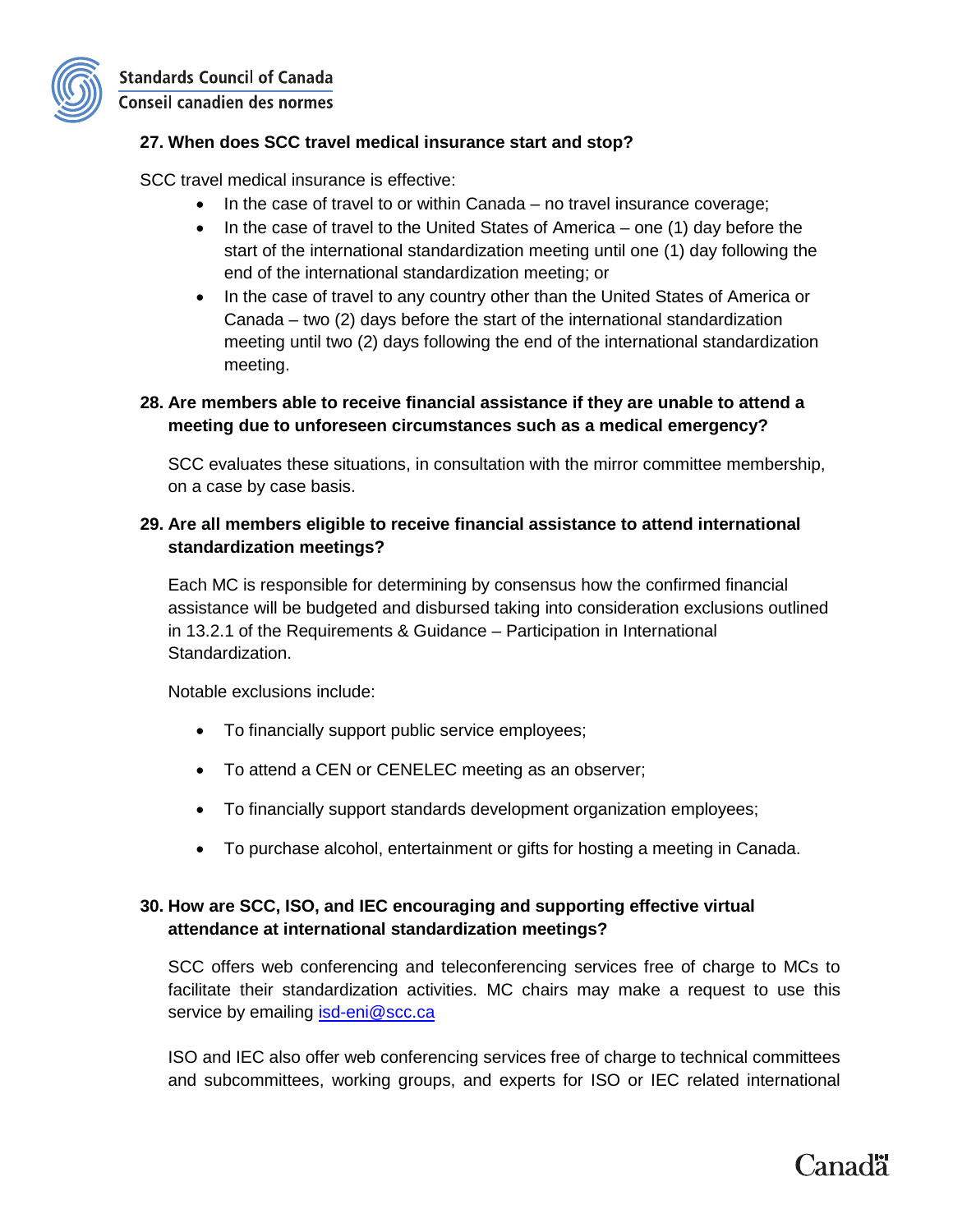

standardization activity. Information on these services is available on their respective websites or through SCC.

#### **31. Can a mirror committee member receive financial assistance from another mirror committee in order to attend an international standardization meeting (e.g. from one sub-committee to attend a meeting of a different sub-committee)?**

Yes, each MC is responsible for determining by consensus how the confirmed financial assistance will be budgeted and disbursed. If agreed to by the committee, the funds can be transferred to a different sub-committee to support their related activities.

#### **32. Is use of the meeting report template mandatory?**

Yes, MC members attending international standardization meetings shall provide a meeting report to the MC within four (4) weeks following the meeting, using SCC approved templates.

## <span id="page-6-0"></span>**National positions and reporting**

#### **33. Can SCC provide best practices for the development of national positions?**

The training video on development of national positions is available on the [SCC website.](https://www.scc.ca/en/requirements-and-procedures-for-scc-member-programs) Further information is also available from SCC Project Managers.

**34. Can national positions be developed by publishing a proposal and assuming that lack of opposition indicates agreement?**

Yes, Approval of national positions by lack of sustained opposition is permitted.

## <span id="page-6-1"></span>**Administering organizations**

#### **35. Do SCC-accredited Standards Development Organizations meet the criteria of an administering organization?**

Yes, SCC-accredited Standards Development Organizations are deemed to have met the requirements through their accreditation.

#### **36. Are government bodies eligible to become administering organizations?**

Yes. Any organization wishing to become an administering organization must submit an application to SCC for consideration and approval. The form is available on the SCC website.

## <span id="page-6-2"></span>**Administration of mirror committees**

**37. Will administering organizations have to enter into an agreement with SCC for each mirror committee they administer?**

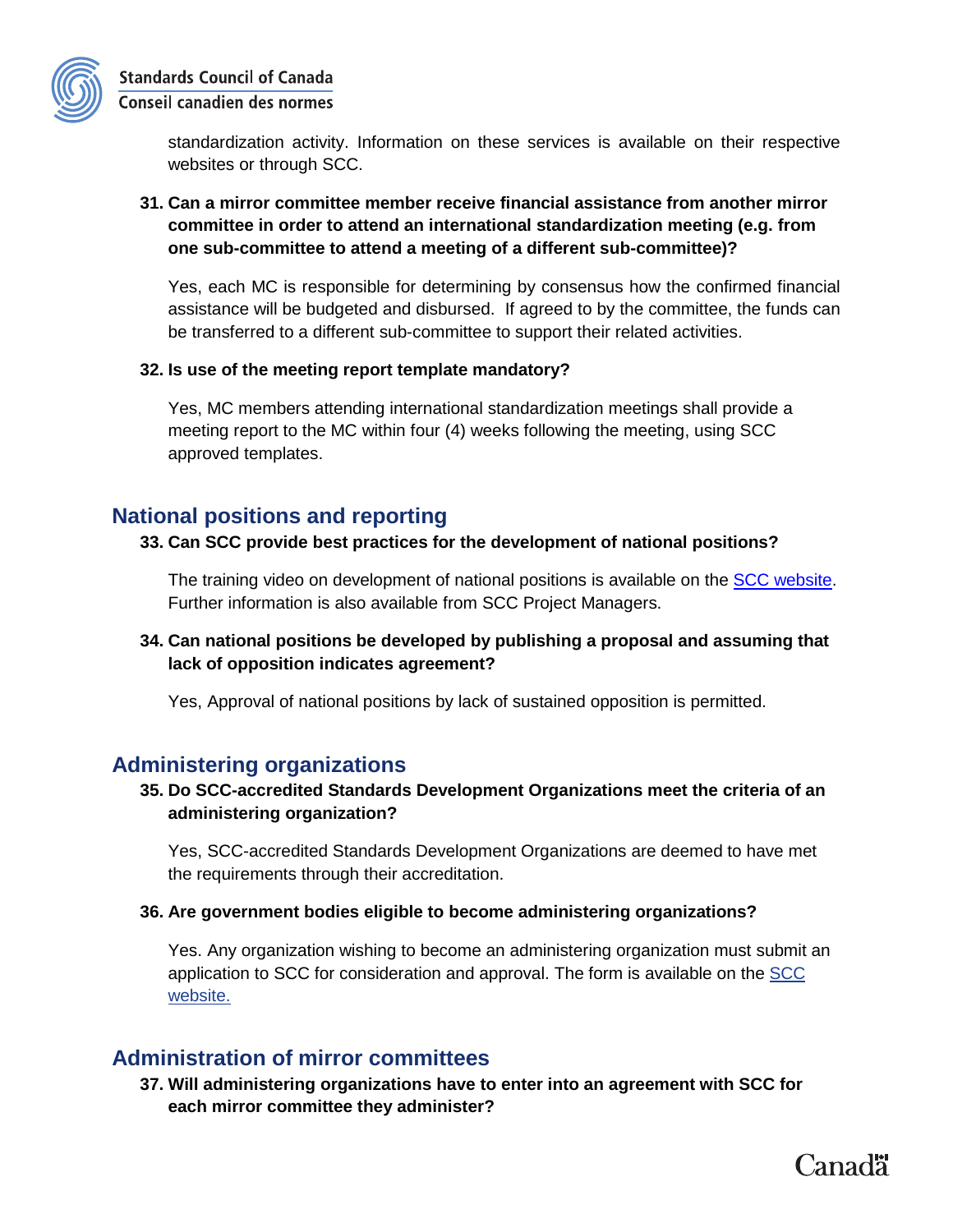

Yes, each agreement covers only one mirror committee.

## <span id="page-7-0"></span>**Hosting of international standardization meetings**

**38. Is SCC considering updating the requirement excluding hosting where a Pmember country is subject to a statutory sanction regime?**

SCC evaluates these situations on a continual basis.

**39. Can SCC funds be used to support hosting of an international standardization meeting in Canada?**

Yes, each MC is responsible for determining by consensus how the confirmed financial assistance will be budgeted and disbursed taking into consideration exclusions outlined in 13.2.1 of the Requirements & Guidance – Participation in International Standardization.

## <span id="page-7-1"></span>**Mirror committee financial submissions**

#### **40. Is mid-year submission of external financial contributions permitted?**

No, SCC conducts its budgeting exercise only once per year in coordination with the evaluation of Mirror Committee Activity Reports (Form A), which must be submitted by January  $15<sup>th</sup>$  of each year.

#### **41. How does SCC determine the amount of financial assistance for member travel?**

SCC financial assistance is provided based on an evaluation of specific criteria, and helps many participants attend numerous standardization activities throughout the year. Assistance is intended to help defray some, but not necessarily all, costs of international standardization activities.

#### **42. What is the minimum amount of external contributions that a mirror committee must obtain?**

The minimum external contributions for a mirror committee must be \$1000; this amount can be collected from one or more external contributors.

#### **43. Can external contributions be smaller than \$1,000 as long as the total for the mirror committee is more than \$1,000?**

Yes.

#### **44. Why has SCC established a minimum of \$1,000 in external contributions?**

SCC established a minimum of \$1000 in external contributions based on evaluation of historical data.